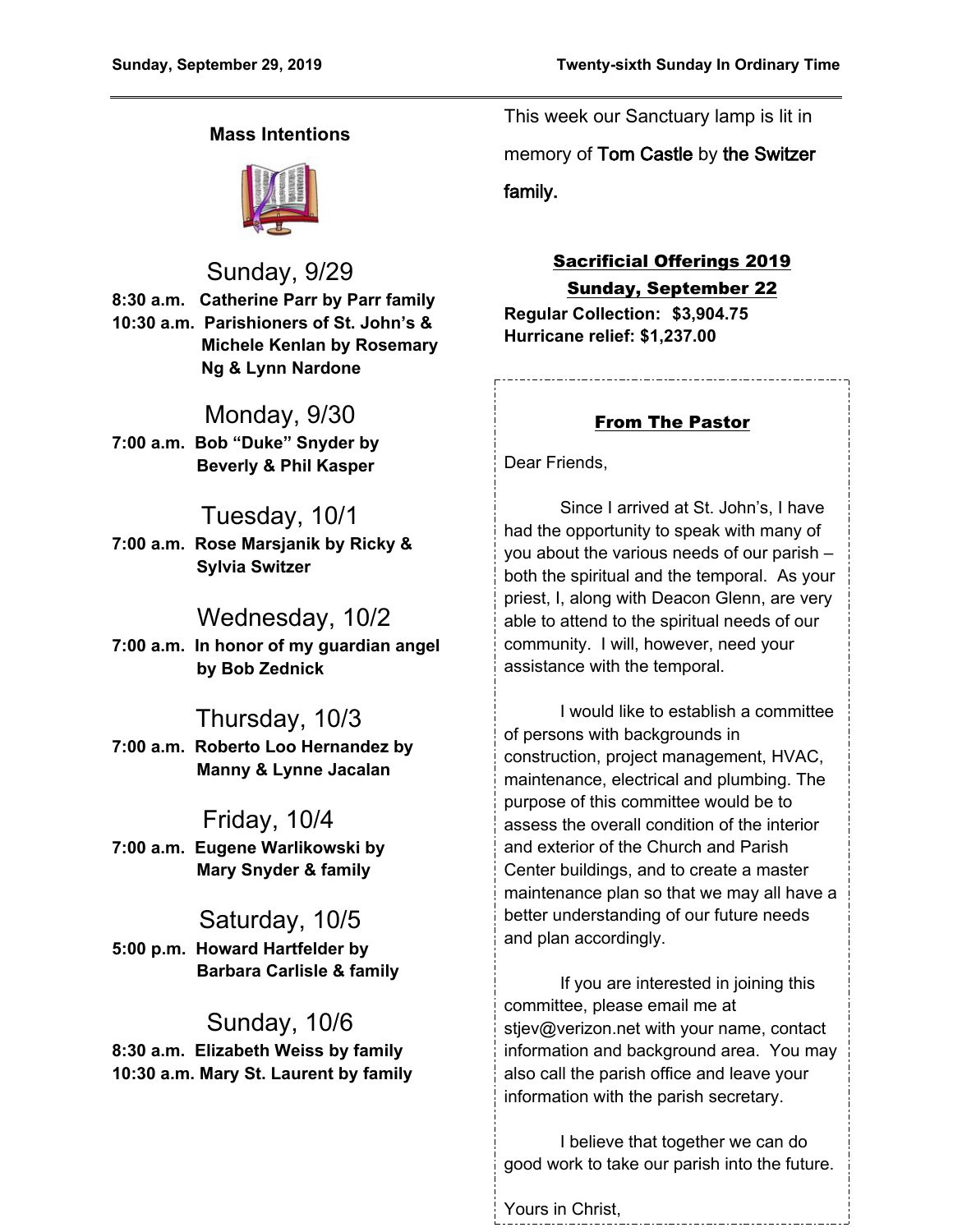Father Alphonsus

## St. John Food Pantry

Our Food Pantry is in need of the following: dry pasta, rice, cereal, canned tuna and chicken, low/no sugar canned fruit, no/low sodium canned vegetables and soups, tomato sauce and fruit juice. Food donations support our parish food pantry, for our neighbors in need as well as FISH Food Pantry on New Market Road in Piscataway. Thank you for your continuous generosity.

### Social Concerns

Do you know a needy person or family? Could one of your neighbors benefit from assistance with food and/or other essentials? Please call the Pastoral Center, 732-968-2621, in confidence, and we will do whatever we can to help. Please continue to bring men's toiletries, tooth brushes, and large and medium thongs or slippers for the Ozanam Men's Shelter. Articles may be left in the vestibule. Thanks for not forgetting the "guys".

### Time, Talent and Treasure



Fostering stewardship is a way of life. Everyone benefits from the sacrificial gift one makes of his/her time, talent and treasure. We gratefully acknowledge and salute:

# **The Finance Council**

Thank you for your participation!



#### Save the Date!

St. John's Annual Fall Golf Classic will be held on **Sunday, 10/6** at **Fox** 

**Hollow Golf Club in Branchburg**. To play is \$150 per golfer including lunch. Golfer registration contact John Nicholson at 732- 563-1473 or email:

stidunellengolf@gmail.com. To sponsor our golf outing email Matt Kurzius:

[matt@kurzius.net.](mailto:matt@kurzius.net) More details to follow. Mark your calendars now for this exciting event!

## Feast of St. Francis of Assisi/Blessing of Animals



Blessing of animals will

take place on **Saturday, 10/5** at **6:30pm** in the **Parish Center parking lot.** Father Alphonsus requests no snakes.

#### October – the Month of the Rosary

The month of October is dedicated to the Most Holy Rosary. All are invited to join the Altar Rosary Prayer Group in the recitation of the Rosary on **Thursday, 10/10** at **6:30pm** in **the Church**. A meeting will follow in the auditorium.

#### Monthly Reception

There will be **no monthly reception** in October due to the Golf Outing.

#### Pre-Baptism Class

Our next Pre-Baptism class will be held on **Wednesday, 11/20** at **7:00pm** in the **Parish Center**. Pre-Baptism class is required for parents who wish to have their first child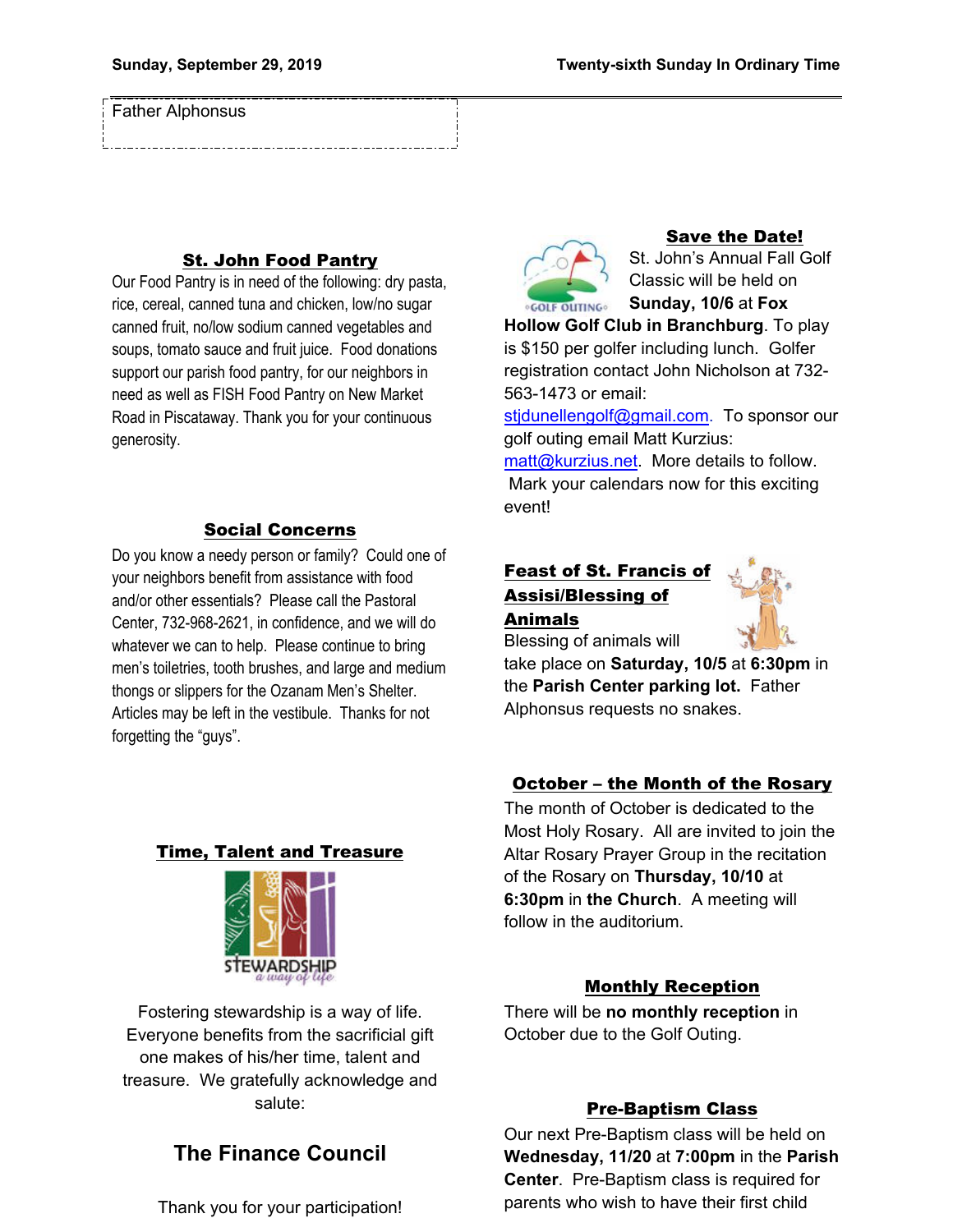baptized. Please contact the Parish Office to register.

information, please contact the Special Education Department at 732-400-5900, x1050.



## New Altar Servers

Serving at the Altar during Mass is a great way for boys and girls to develop their faith and service to the Church. If you are in the 4 th grade and up and have received First Holy Communion, please complete the information below and drop it in the collection basket or email it to [stjev@verizon.net.](mailto:stjev@verizon.net) Training dates will be determined after sign-ups. Thanks!

\_\_\_\_\_\_\_\_\_\_\_\_\_\_\_\_\_\_\_\_\_\_\_\_\_\_\_\_\_\_\_\_\_\_\_

\_\_\_\_\_\_\_\_\_\_\_\_\_\_\_\_\_\_\_\_\_\_\_\_\_\_\_\_\_\_\_\_\_

\_\_\_\_\_\_\_\_\_\_\_\_\_\_\_\_\_\_\_\_\_\_\_\_\_\_\_\_\_

\_\_\_\_\_\_\_\_\_\_\_\_\_\_\_\_\_\_\_\_\_\_\_\_\_\_\_\_\_

Name:

Address:

Home Phone Number:

 $\mathcal{L}_\text{max}$  , which is a set of the set of the set of the set of the set of the set of the set of the set of the set of the set of the set of the set of the set of the set of the set of the set of the set of the set of

Grade/School:

Parent email:

# Dunellen Public School District Child Find Notice

The Dunellen School District provides special education and related services to disabled children/students ages 3-21 who are in need of special education. If your child demonstrates a delay in communication, motor skills, social/emotional and/or delayed development, they may be eligible for special education and related services. For additional



# Prayers for Our

# Service Members

Military Please pray for the following parishioners who are currently serving in the Military:

**U.S. Navy Reserve Lt. Michael Bartilotti U.S. Army Pvt. Luke Harshaney U.S. Army Pvt. Raymond C. Pizzigoni U.S. Coast Guard Lt. Ed Sella U.S. Army Staff Sgt. Paul Frabizzio U.S. Marine Mer. Cpl. Thomas Tyler Lizak U.S. Army Pfc. Sean Parente U.S. Marine Pvt. Dante Parente U.S. Army 2nd Lt. Casey Wenzel U.S. Army Spec. 4 Timothy Francisco US Marine LCpl. Stephen Wright**

**U.S. Marine Pvt. José Citron**

If there are any other military members you would like to be included in our prayers, please contact the Parish Office.

#### 2019 Champions for Catholic Charities Super 50/50 Raffle

By entering our Champions Super 50/50 Raffle, you are helping our neighbors in need and you just may win one of the two grand prizes. *The prize for last year's raffle was \$26,500 each for two lucky winners.* With your participation, we are hoping for even greater success this year. Tickets are \$100 each. The drawing is scheduled for **Thursday, 10/17** at the *Champions for Catholic Charities Dinner* being held at **The Palace in Somerset Park**. Download a raffle form at https://diometuchen.org/champions or call 732-562-

2432. Thank you and good luck.

Silver and Gold Anniversary Celebration